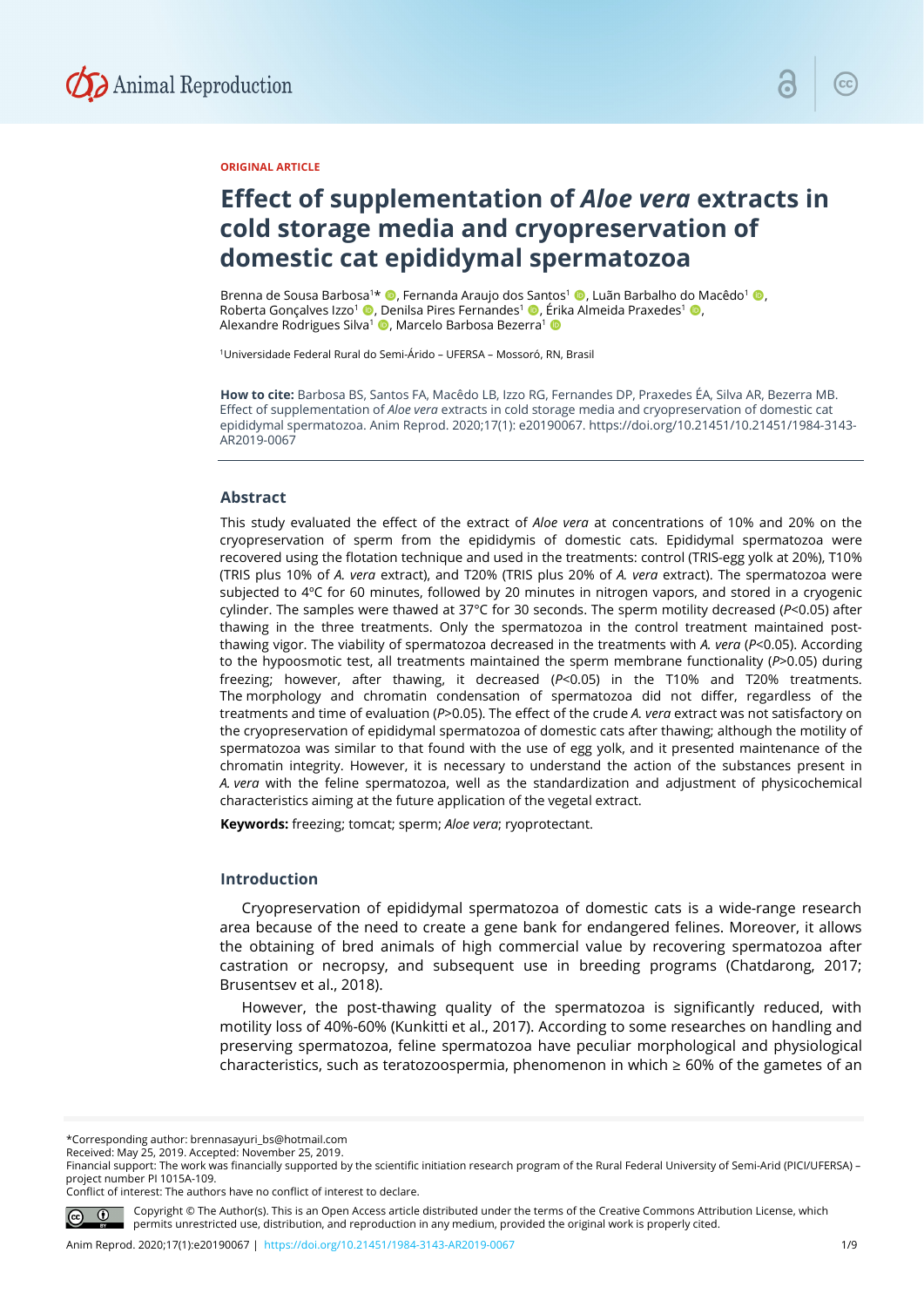sperm sample have abnormalities (Filliers et al., 2010; Macente et al., 2012; Martins and Justino, 2015). Teratozoospermic spermatozoa are more susceptible to cryogenic damages, when compared with the normozoospermic ones, often making not possible their cryopreservation (Pukazhenthi et al., 1999, 2000; Kalthur et al., 2008). Teratozoospermia was found in twenty-eight species of felines, including domestic cat, which present individuals with normozoospermia and teratozoospermia (Müller et al., 2012).

Cryopreservation protocols for domestic cats describe glycerol (4% or 5%) and egg yolk (10-20%) associated with the diluents TRIS (tris(hydroxymethyl)aminomethane) or TEST (N-tris-hydroxymethyl-methyl- 2-aminomethane) as cryoprotectants (Buranaamnuay, 2017). Although egg yolk is an excellent extracellular cryoprotectant, there are controversies about its use; it has been reported as having substances that hinder cellular respiration, affecting the electron transport system in the mitochondria of the spermatozoa. Moreover, egg yolk is a potential propagator of pathogenic microorganisms, thus, the exchange of the cryopreserved biological material with this substance is restricted (Bousseau et al., 1998; Souza et al., 2014).

Therefore, the ability of several substances of plant origin to protect spermatozoa on cryopreservation are being assessed. The use of *Aloe vera* for this purpose is a possibility; it has similar substances to conventional cryoprotectants in its composition (Souza et al., 2014). The cryoprotective action of *A. vera* has been identified in refrigeration of semen of goats (Aguiar et al., 2012), cattle (Vargas, 2012), dogs (Melo et al., 2014) and peccaries (Souza et al., 2016). The antioxidant, antimicrobial and cellular regeneration properties of *A. vera* can be used in the production of more favorable means for spermatozoa survival during cryopreservation (Estakhr and Javdan, 2011; Nejatzadeh-Barandozi, 2013; Rozkot et al., 2013; Freitas et al., 2014).

In this context, the objective of this work was to evaluate the cryoprotective effect of two concentrations of *A. vera* extract on the cryopreservation of epididymal spermatozoa of domestic cats.

## **Methods**

#### **Preparation of the** *A. vera* **extract**

The plant *Aloe vera* were collected in Mossoró RN, located in the northeasr of Brazil, Brazil, between 6:15 a.m. and 6:30 a.m. The crude extract of the plant was obtained by removing the outer layer of the cataphile and extraction the parenchyma of the leaf, which has a mucilaginous colorless aspect. This material was sieved and placed in a sterile glass container in which diluent solutions were added (Aguiar et al., 2012).

## **Experimental design**

The local Animal Ethics Committee approved all the procedures (protocol number 23091.001390/2018-11). Twelve adult male cats, aged 1.5 to 4 years, underwent routine castration at the institution's veterinary hospital, were included in this study. The pair of testicular-epididymal complexes were placed in 0.9% saline solution at temperature 37 ºC and transported to the laboratory within 1 hours.

Spermatozoa recovered (fresh) from each epididymal pair (n = 12) were evaluated for sperm concentration, total motility, vigor, viability, functional membrane integrity, morphology and chromatin integrity. The sample was divided into three aliquots, diluted in the different treatments: Control, T0% and T20%, equilibrated by cold storage for 1 hour, and cryopreserved. Beforer to cryopreservation (cooling), the sperm quality of the epididymis was repeatedly assessed, except for analysis of chromatin condensation. The thawing of samples sperm was performed one week after freezing; these have been repeatedly evaluated (post-thawing).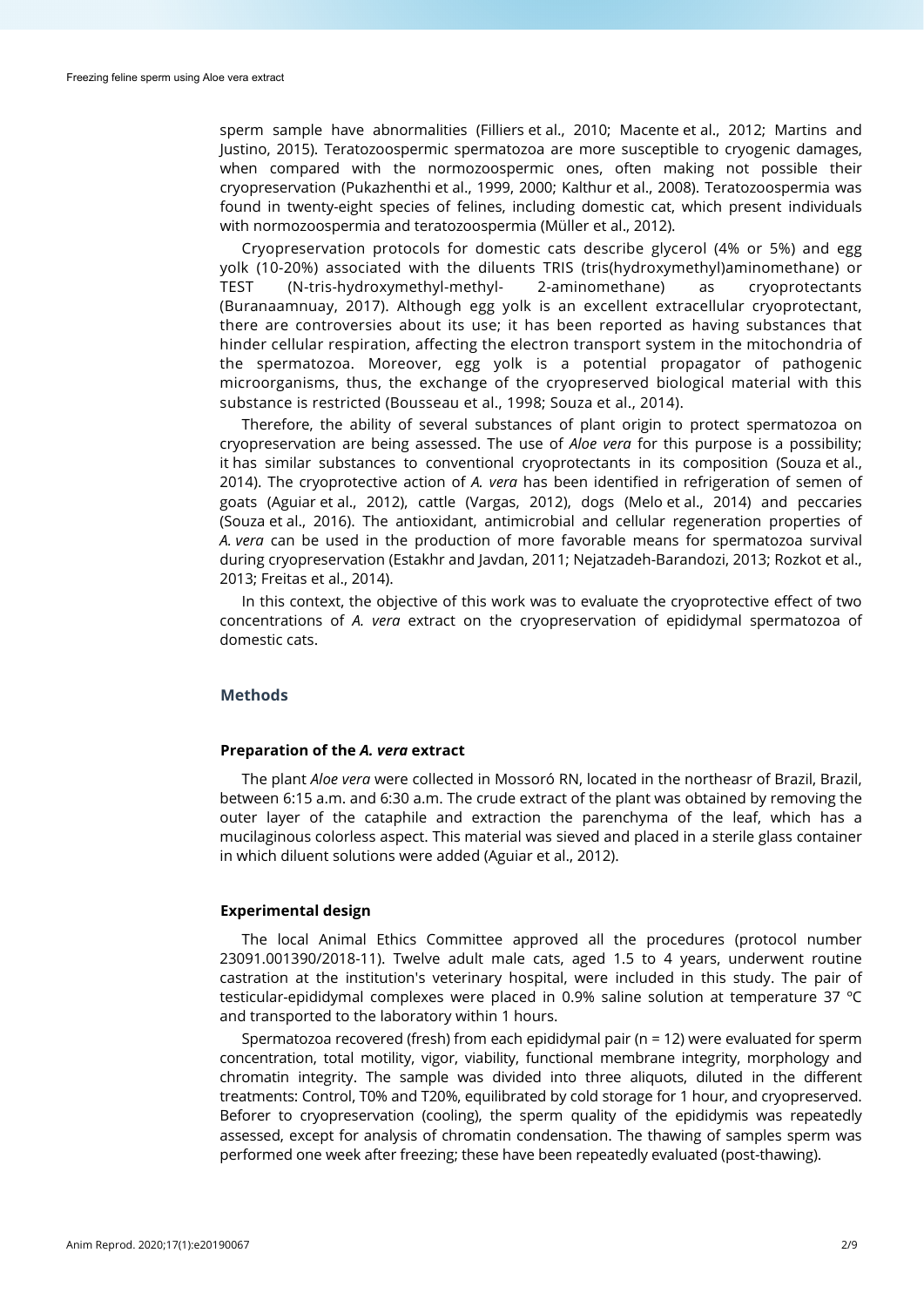#### **Epididymal sperm collection, freezing, and thawing**

Epididymal sperm were recovered by the slicing technique. The tail portion of the epididymis pair was sectioned and incubated in contact with 1 mL of the TRIS buffer (Tris-hidroximetil-aminometano plus fructose and citric acid monohydrate) for five minutes at 37°C (Silva and Mota-Filho, 2012). Thereafter, the tissue fragments were removed and the recovered sperm transferred to a 2 ml eppendorf tube (preheated to 37 °C), which was subjected to centrifugation of 500g for 6 minutes. Formed *pellet* was resuspended in TRIS (Cocchia et al., 2010).

The TRIS buffer containing sperm was equally fractionated into three eppendorfs tubes which were intended for the treatments: Control (TRIS plus 20% egg yolk), T10% (TRIS plus 10% *A. vera*) and T20% (TRIS plus 20% *A. vera*). The diluent of each treatment was added to an initial concentration of 100  $\times$  10<sup>6</sup> sptz/mL. Then the samples were submitted to the equilibrium curve at 4°C for 60 minutes. Subsequently, diluents of similar composition plus 8% glycerol (final concentration of 4% glycerol) was added to the samples (final concentration in 50 x 10<sup>6</sup> sptz/mL). Sperm samples were kept for a further 5 minutes at 4 °C. The spermatozoa were then packed in 250 μL plastic straws, exposed to nitrogen vapors (distance of 6 cm from the surface of nitrogen) for 20 minutes and stored in a cryogenic bottle (Cocchia et al., 2010).

The thawing of straws was proceeded at 37°C for 30 seconds (Cocchia et al., 2010). The spermatozoa were maintained in microtubes at 37ºC, and immediately submitted to sperm evaluation.

## **Spermatozoa evaluation**

The total motility (percentage of moving cells) and vigor (quality of progressive spermatozoa movement on a scale of 0 to 5) was evaluate using 5 μL of sperm sample placed on a preheated slide (37ºC),with observations of two to three fields different from the sample under magnification of 100X under optical microscope (CBRA, 2013).

The plasma membrane functionality was evaluated by the hypoosmotic test. Therefore, 5 μL aliquot was incubated in a defined osmolarity medium (150mOsm /L) for 45-60 minutes at 37 °C and subsequently evaluated by an optical microscope (400X), where 100 spermatozoa were counted randomly, between rolled tails or not. The percentage of coil-tailed spermatozoa were considered as membrane functional integrity (Emerenciano et al., 2013).

The viability test consisted of the smeared spermatozoa with the Bromophenol blue dye followed by counting 100 cells using an optical microscope (400x), which were classified as non-viable (blue staining) or viable (unstaining) (Lima et al., 2016).

The morphology was evaluated by staining the spermatozoa with a 1.5% Rose Bengal solution and counting 200 random cells, quantifying them as normal and abnormal, using an optical microscope (1000x) (Emerenciano et al., 2013). In the counting of abnormal sperm were considered the head defects (double, macro or microcephaly, abnormal shape, detached head); intermediate piece defects (folded, thickened, segmented, fibrillary); tail defects (coiled, heavily rolled, folded, double, with inserted abaxial or paraaxial) and presence of cytoplasmic droplet (proximal or distal) (Arruda et al., 2011).

The chromatin condensation test consisted of smearing 10 μL of the sample on a glass slide fixed according to the protocol described by Kamimura et al. (2010). The slide was immersed for 1 minute in an ethanol-acetic acid solution (3:1), transferred to a 70% ethanol solution, where it remained for 3 minutes, and then to 4M hydrochloric acid solution for 25 minutes. The slide was then washed with distilled water and left to dry naturally. After, 5 μL of toluidine blue dye was added to the dry slide for the 500 sperm counts and classify them as little stained (or light blue) for condensed chromatin, and intensely stained (violet or dark blue) for decondensed chromatin.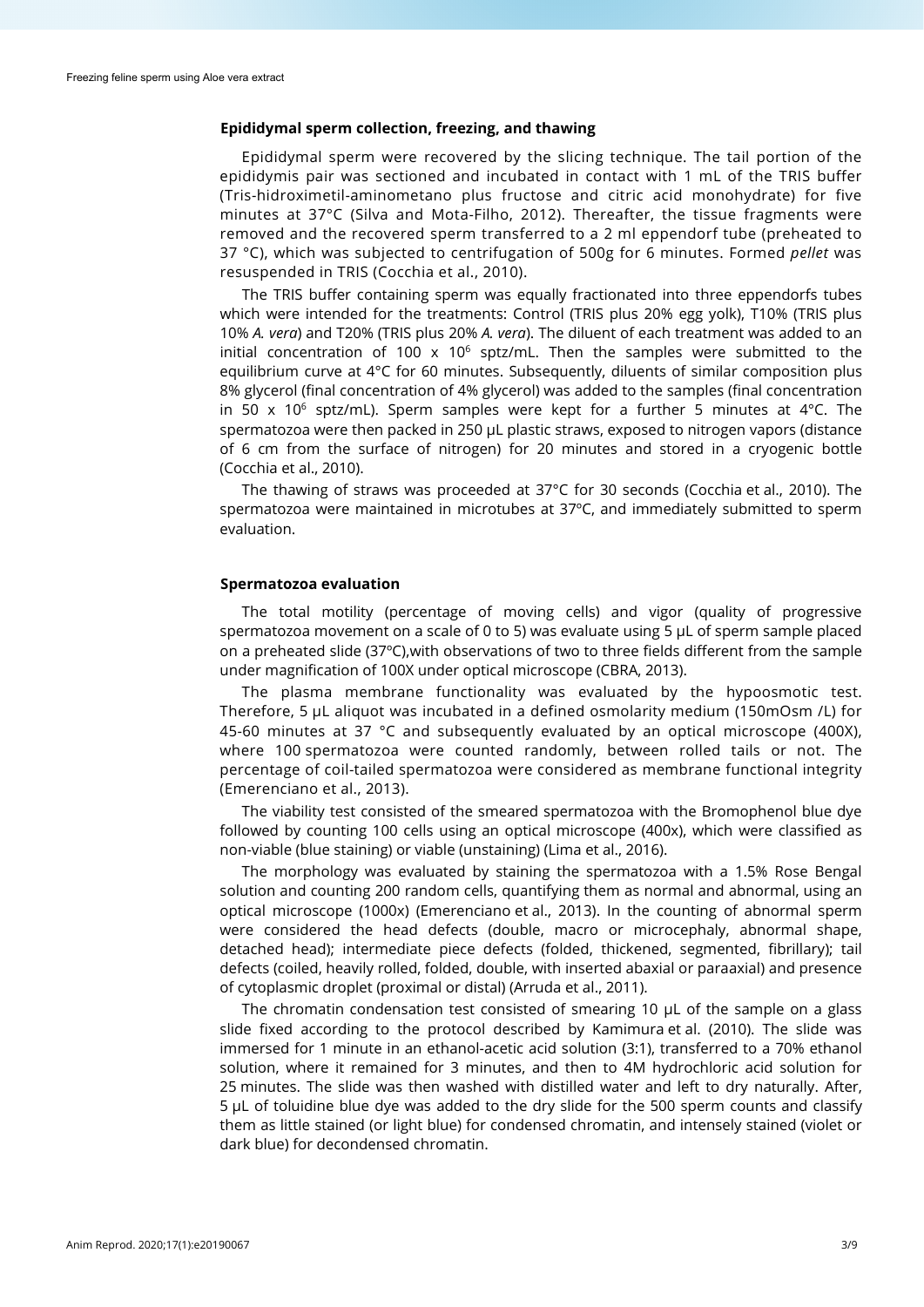## **Statistical analysis**

The data were analyzed in the statistical programs BioEstat 5.3 and Statistica 8.0, and expressed as mean and standard error. Normality and homoscedasticity tests were performed Shapiro-Wilk and Kolmogorov-Smirnov tests, respectively. The Kruskal-Wallis test was chosen, followed by the Dunn test to compare the total motility, viability, membrane functionality, morphology and analysis of chromatin condensation of the treatments control, T10% and T20%. Sperm vigor was evaluated by the Mann-Whitney test. All results were considered significant when *P*<0.05.

#### **Results**

The results of the evaluation of the diluted epididymal spermatozoa subjected to freezingthawing in the different treatments are shown in Table 1.

**Table 1.** Characteristics of sperm samples from domestic cat epididymis by groups (fresh sample, cooled sample, and thawed sample) and treatments (Control, T10% and T20%) for the variables motility, vigor, membrane functional integrity, viability, morphology, and chromatin condensation.

| Treatment         |         | Motility (%)                                                                                                                          | <b>Vigor (0-5)</b>           | <b>Membrane</b><br>functional<br>integrity (%)                                                                           | <b>Normal</b><br>(% )         | morphology Viability (%)                    | <b>Chromatin</b><br>condensed<br>(%) |
|-------------------|---------|---------------------------------------------------------------------------------------------------------------------------------------|------------------------------|--------------------------------------------------------------------------------------------------------------------------|-------------------------------|---------------------------------------------|--------------------------------------|
| Fresh             |         | $72.28 \pm 2.90$ <sup>a</sup>                                                                                                         | $3.67 \pm 0.17$ <sup>a</sup> | $73.89 \pm 4.13$ <sup>a</sup>                                                                                            | $41.89 \pm 3.83$ <sup>a</sup> | $66.30 \pm 1.39$ <sup>a</sup>               | $99.80 \pm 0.18$                     |
| Cooled            | Control | $59.44 \pm 2.93$ <sup>aA</sup> 3.22 ± 0.15 <sup>aA</sup> 64.44 ± 3.39 <sup>aA</sup>                                                   |                              |                                                                                                                          |                               | $40.17 \pm 1.80^{aA}$ 54.70 $\pm 3.19^{aA}$ |                                      |
|                   | T10%    |                                                                                                                                       |                              | $48.33 \pm 5.95^{aA}$ $2.33 \pm 0.37^{bA}$ $49.78 \pm 5.00^{aA}$ $38.28 \pm 3.21^{aA}$ $41.80 \pm 3.44^{bB}$             |                               |                                             |                                      |
|                   | T20%    |                                                                                                                                       |                              | $48.33 \pm 6.77^{aA}$ $2.56 \pm 0.34^{bA}$ $55.78 \pm 1.78^{aA}$ $37.44 \pm 1.66^{aA}$ $43.76 \pm 3.97^{bB}$             |                               |                                             |                                      |
| lwing<br>post-tha |         | Control $36.33 \pm 3.71^{bA}$ $3.22 \pm 0.15^{aA}$ $52.89 \pm 2.16^{aA}$ $40.67 \pm 2.31^{aA}$ $36.40 \pm 2.63^{aA}$ $99.76 \pm 0.24$ |                              |                                                                                                                          |                               |                                             |                                      |
|                   | T10%    |                                                                                                                                       |                              | $12.78 \pm 2.64^{b}$ $1.78 \pm 0.40^{b}$ $35.56 \pm 1.07^{b}$ $35.89 \pm 2.56^{a}$ $17.44 \pm 2.76^{b}$ $99.84 \pm 0.18$ |                               |                                             |                                      |
|                   | T20%    | $22.78 \pm 5.34^{bAB}$ $2.11 \pm 0.45^{bB}$ $41.00 \pm 3.61^{bB}$ $35.83 \pm 2.60^{aA}$ $24.11 \pm 1.89^{bB}$ $99.98 \pm 0.11$        |                              |                                                                                                                          |                               |                                             |                                      |

a, b, c Different lowercase letters in the columns indicate differences between fresh, cooled, and post-thawing sperm samples (*P<*0.05); A, B, C Different uppercase letters in the columns indicate differences between treatments (Control, T10% and T20%) (*P*<0.05).

The total motility of the fresh (72.28  $\pm$  2.90%) and cooled spermatozoa was similar in the control (59.44  $\pm$  2.93%), T10% (48.33  $\pm$  5.95%) and T20% (48.33  $\pm$  6.77%) treatments; and no differences (*P*>0.05) were found between treatments in the cooling evaluation. The thawed samples showed a significant reduction in total motility compared to fresh samples (*P*<0.05), with values of 36.33 ± 3.71% for control, 12.78 ± 2.64% for T10% and 22.78 ± 5.34% for T20%.

The total motility in T10% was lower than in the control (*P*<0.05) after thawing. Though, the T20% treatment showed similar motility to both control and T10% (*P*>0.05).

The sperm vigor of fresh and post-thawed samples was similar in control (*P*>0.05), different from that observed for treatments using *A. vera* as a cryoprotectant, irrespective of the concentration (*P*<0.05). The sperm vigor of the post-thawing treatments was different (*P*<0.05), with values of 1.78 ± 0.40 for T10%, 2.11 ± 0.45 for T20%, and 3.22 ± 0.15 for the control.

According to the hypoosmotic test, all treatments (control, T10%, T20%) maintained membrane functionality during cooling (*P*>0.05). However, the values of T10% and T20% decreased ( $P$ <0.05) at post-thawing to 35.56  $\pm$  1.07% and 41.00  $\pm$  3.61%, respectively. These values were different (*P*<0.05) from those of the control (52.89 ± 2.16%).

The sperm viability decreased (*P*<0.05) in T10% and T20% at cooling and post-thawing in relation to fresh sample; while the control maintained similar percentage of viable cells throughout freeze-thaw (*P*>0.05).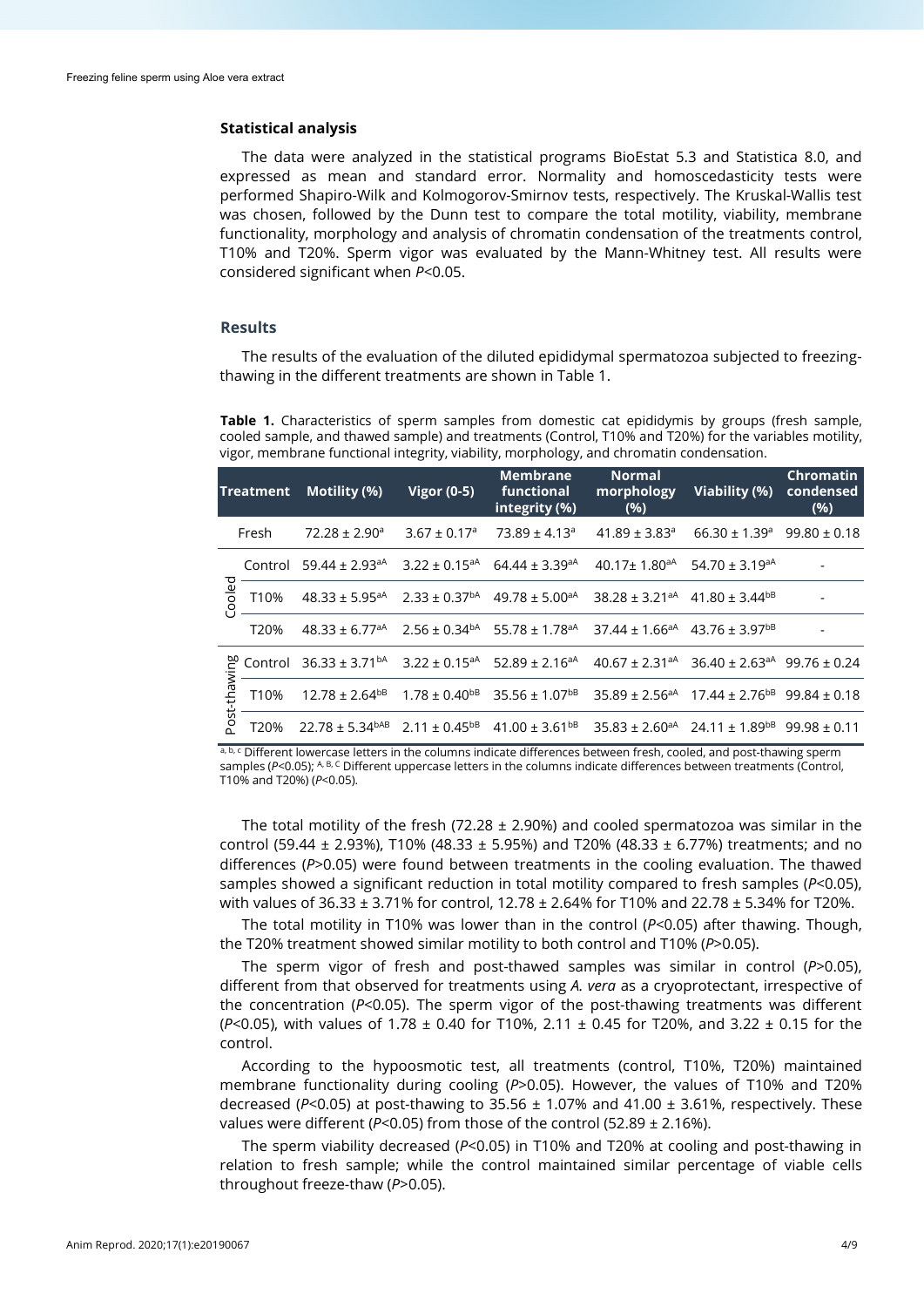The morphology presented no differences (*P*>0.05) between treatments throughout the cryopreservation. The same result was found for chromatin condensation (*P*>0.05).

## **Discussion**

Evaluating sperm parameters is fundamental to understand the extent of the damage caused to the spermatozoa during cryopreservation, as well as analyzing protocols and choosing diluents, and cryoprotectants to better protect the cell mechanisms (Cheuquemán et al., 2018). The present study showed that both external cryoprotectants (egg yolk and *A. vera*) maintained the sperm motility during cooling, independent of the concentration of *A. vera* used in the diluent; however, the sperm motility after thawing was similar between the diluents composed of egg yolk or *A. vera*, only when the plant extract was used in the same concentration of the usual extracellular cryoprotectant, indicating that a possible cryoprotective effect on feline sperm requires concentration above 10% of *A. vera*. Some authors hypothesize that spermatozoa diluted with *A. vera* require a longer time for adaptation due the mucilaginous characteristic that the plant extract presents (Melo et al., 2014); maybe incubation of feline spermatozoa with extender containing *A. vera* for more than 1 hour time would significantly benefit sperm motility. We also hypothesized that the use of intermediate concentrations of *A. vera* extract (greater than 10% but below 20%) may have a better response to sperm cell because this plant extract has high viscosity and can restrict sperm movement of viable cells (Farias, 2017).

In addition, similarities between the T10% and T20% treatments observed in the total motility parameter can be explained by the physical-chemical characteristics of the *A. vera* gel and its mechanisms for sperm protection, which are due to the presence of polysaccharides and saponins. The polysaccharides, rich in xylose, glucose, and galactose, promote the reorganization and stabilization of the protein components of plasma membrane, through the formation of hydrogen bonds, preventing protein denaturation during cryopreservation; these sugars also act in the dehydration of the cell, reducing the formation of intracellular ice crystals. While the saponins act as surfactants, protecting the plasma membrane by preventing the formation of micelles (Aguiar et al., 2012; Vargas, 2012; Di Domenico et al., 2015).

Regarding the cell viability, egg yolk presented better results as external cryoprotectant than *A. vera* in both 10% and 20% concentrations. This result is explained by the egg yolk mechanism of action, which promotes stabilization of the plasma membranes and replaces the phospholipids that compose them (Sieme et al., 2016); whereas the interaction of *A. vera* polysaccharides with membrane components are little effective in protecting them against cryoinjuries.

The maintenance of viability is fundamental for sperm membranes remain intact and the gamete interact with the oocyte at fertilization. Cryopreservation promotes phospholipid translocation phenomena between the external and internal side of the lipid bilayer and premature acrosome reaction, decreasing the viability of cryopreserved spermatozoa when compared to fresh spermatozoa (Silva and Guerra, 2011). The viability values found were consistent with those described in the literature for fresh epididymal spermatozoa (41.7% to 74.3%), whereas for cryopreserved spermatozoa (33.5% to 63.9%), only the control (35.56 ± 2.77%) was within the reported range (Hermansson and Axnér, 2007; Chatdarong et al., 2010; Cocchia et al., 2010; Emerenciano et al., 2013; Kunkitti et al., 2016).

The results of the viability test may be associated with the hypoosmotic test and thus indicate the fertility of a sperm sample (Bittencourt et al., 2006). The hypoosmotic test allows to distinguish which cells have functional membrane, based on the liquid transport dynamics of the intact plasma membranes in media with different solute concentrations (Santos et al., 2016). The hypoosmotic test values obtained with the use of *A. vera* in cryopreservation of feline spermatozoa are consistent with the low values of viability found. However, all functional membrane integrity results found after thawing agree with the reported range (37%-90%) for epididymal spermatozoa in the domestic feline. This large variation in the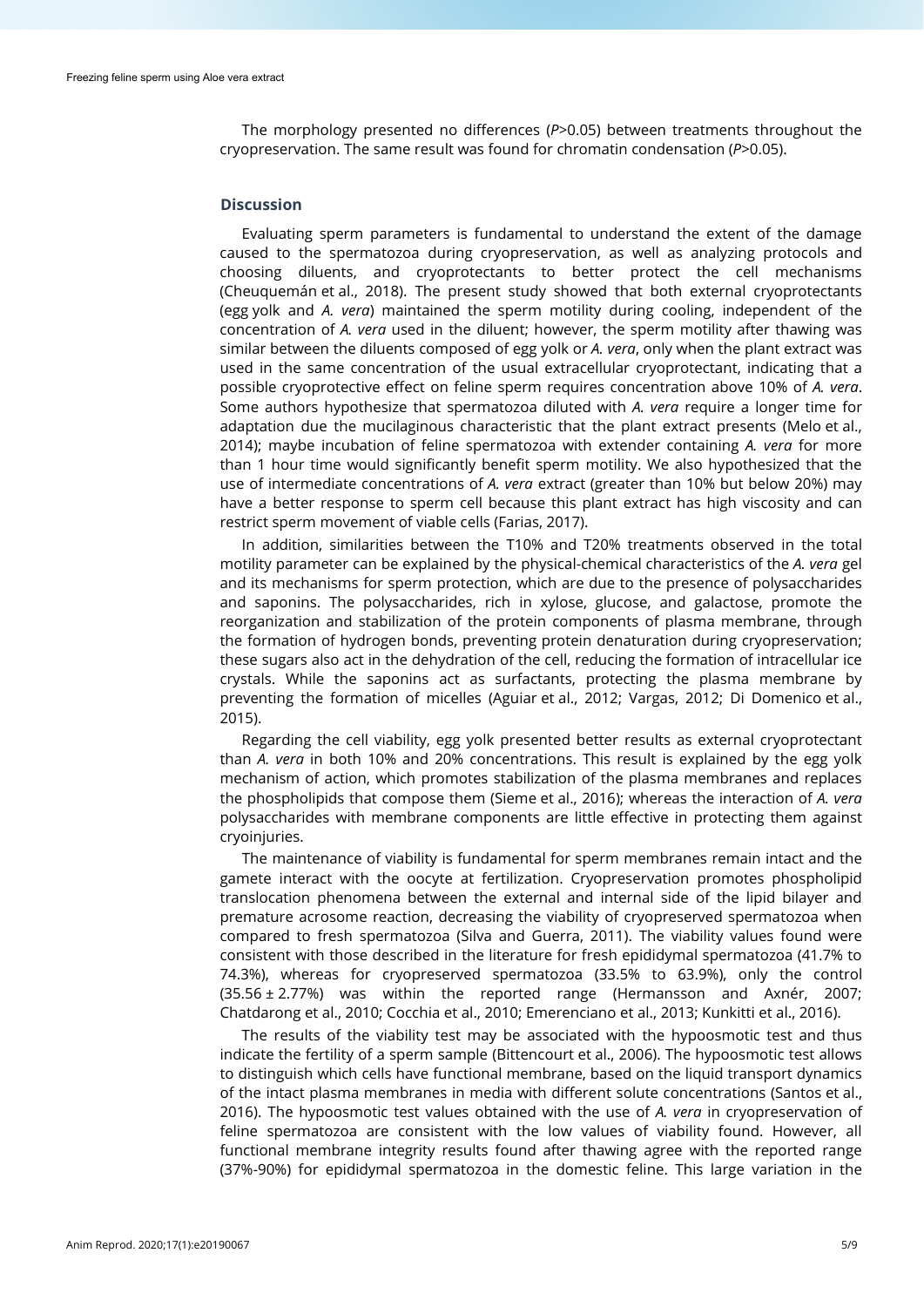percentage of functional membrane cells in the sample is a limiting factor of the development of an cryopreservation protocol in the species (Emerenciano et al., 2013). Therefore, the understanding of cryoprotective synergism with the sperm cell should be investigated in order to obtain a diluent capable of maintaining the stability and integrity of the plasma membrane and consequently the osmoregulation mechanisms of the cell throughout the cryopreservation (Figueroa et al., 2016).

Morphological analysis is important to determine the sperm sample quality and, consequently, the fertility of the male. Positive correlations between percentage of normal spermatozoa, sensitivity to refrigeration, and *in vitro* fertility rate was confirmed for feline species (Howard et al., 1993; Pukazhenthi et al., 1999, 2000; Penfold et al., 2003**;** Villaverde et al., 2008; García-Vázquez et al., 2016). Sperm of felines frequently present high rate of abnormality, with average of 44% of normal spermatozoa (Axnér and Forsberg, 2007). The main abnormalities found in this study were presence of coiled and broken tail, and folded intermediate region. No divergence was found between the treatments, or between the fresh, cooled, and thawed results, thus confirming that the use of *A. vera* as an extracellular cryoprotectant does not have negative effects on the morphology of spermatozoa.

The use of *A. vera* presented satisfactory results regarding chromatin integrity after thawing. This is probably due to the excellent stability of feline sperm chromatin and its cryostress tolerance, as has been reported (Kunkitti et al., 2016). The chromatin compaction level is important for the preservation of the genetic material and transmission of the genetic characteristics to the offspring. Much of the mature spermatozoa has compacted chromatin; this condensation begins in the testes and continues during the passage of the spermatozoid through the epididymis, where the replacement of the histones by the protamines occurs, which will be stabilized by the formation of disulfide bridges (Sringnam et al., 2011; Nava-Trujillo et al., 2012). However, cryopreservation can generate damage to the nuclear and/or mitochondrial DNA of the sperm cell; thus affect the integrity or expression of some proteins, enzymatic activity and the phosphorylation profile in the gametes (Figueroa et al., 2016). The status of DNA integrity can be evaluated by several methods, such as the comet assay, tunel assay and toluidine blue staining. The evaluation by toluidine blue staining, used in the work, is a simple, low cost and validated technique for several species, including domestic cat (Rui et al., 2017). The results obtained from this analysis allow us to envisage the future application of cryopreserved epididymal spermatozoa in intracytoplasmic injection biotechnology (ICSI), since more than 90% of the cells had condensed chromatin. However, specific techniques of DNA integrity analysis, such as quantitative polymerase chain reaction (qPCR), must be performed in the future to ratify the results found in this research.

Another finding of the study was the notorious observation of the less dirt aspect of the cryopreserved sperm samples with *A. vera,* different from those with egg yolk, that may form lumps during the cryopreservation steps and hinder the subsequent use of the spermatozoa. Moreover, the antimicrobial activity of *A. vera* already reported in other studies can be explored in the conservation of spermatozoa of domestic cat and of other wild feline (Nejatzadeh-Barandozi, 2013; Farias, 2017).

## **Conclusion**

The effect of the crude *A. vera* extract was not satisfactory on the cryopreservation of epididymal spermatozoa of domestic cats after thawing, although the motility of spermatozoa was similar to that found with the use of egg yolk, and it presented maintenance of the chromatin integrity.

The use of *Aloe vera* in the preservation of feline spermatozoa is incipient and the results can be optimized with a better understanding of the mechanisms of interaction between the substances present in the plant extract and sperm cells, even as it is necessary to establish a standard protocol for the use of *A. vera* extract in cryopreservation of spermatozoa.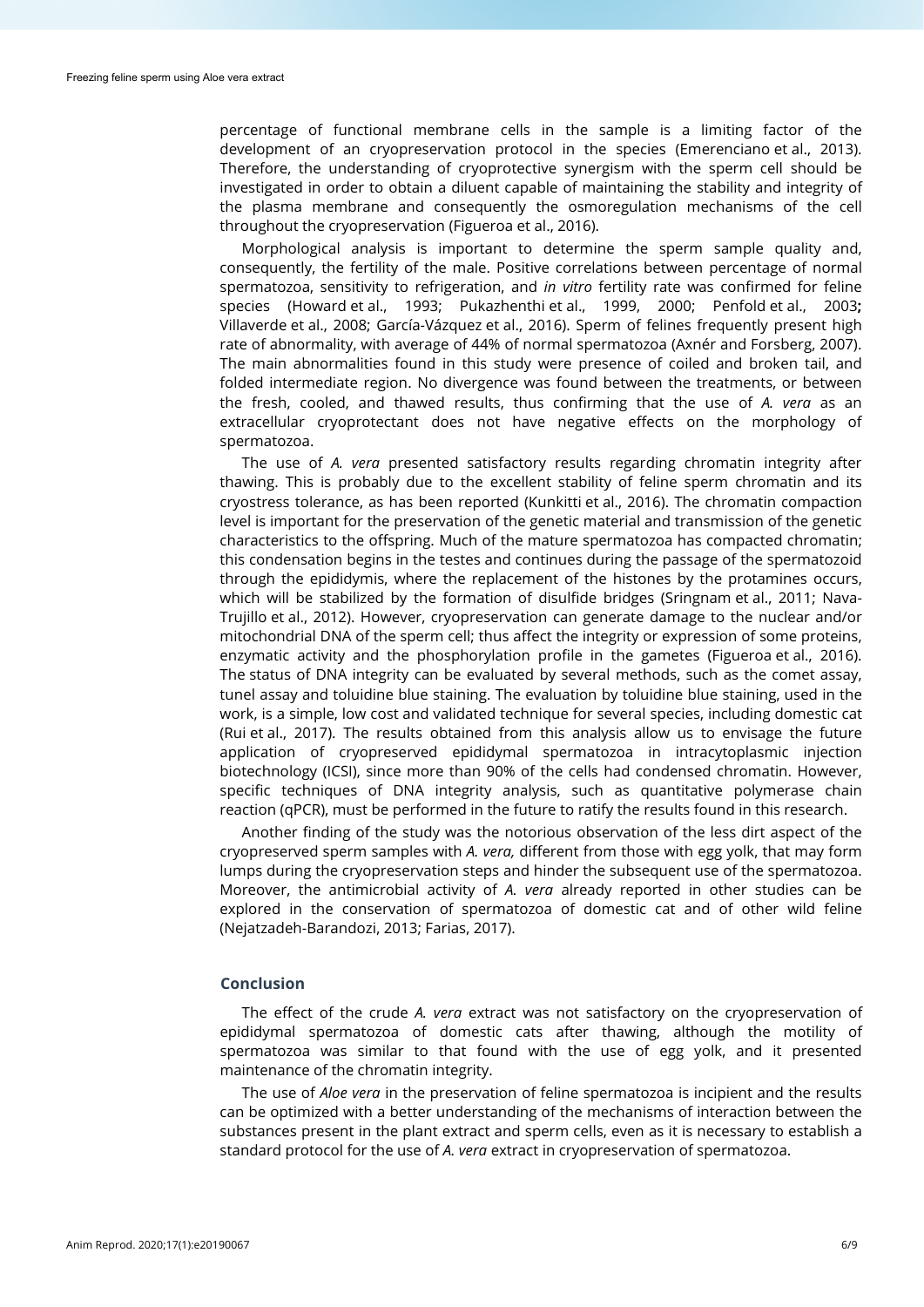Standardization and adjustment of physicochemical characteristics of this vegetal extract can favor the survival of the cryopreserved spermatozoa and, thus, make possible the application of this natural product as an alternative cryoprotectant diluent for spermatozoa of domestic felines, and in the future, for wild felines.

## **Acknowledgements**

Federal Rural Semi-Arid University and Institutional Scientific Initiation Program (UFERSA/PICI).

#### **References**

- Aguiar GV, Santos BMB, Cavalcante JMM, Rodrigues FRN, Salgueiro CCM, Nunes JF. Addition of *Aloe vera* to powder coconut water solution (ACP-101®) like cryoprotector of the goat semen cooled at 4°C. Ciênc Anim. 2012;22:292-5.
- Arruda RP, Celeghini ECC, Alonso MA, Carvalho HF, Oliveira LZ, Nascimento J, Silva DF, Affonso FJ, Lemes KM, Jaime JD. Métodos de avaliação da morfologia e função espermática: momento atual e desafios futuros. Rev Bras Reprod Anim. 2011;35:145-51.
- Axnér E, Forsberg C. Sperm Morphology in the Domestic Cat, and its Relation with Fertility: A Retrospective Study. Reprod Domest Anim. 2007;291(3):282-91[. http://dx.doi.org/10.1111/j.1439-](https://doi.org/10.1111/j.1439-0531.2007.00780.x) [0531.2007.00780.x.](https://doi.org/10.1111/j.1439-0531.2007.00780.x) [PMid:17506807.](https://www.ncbi.nlm.nih.gov/entrez/query.fcgi?cmd=Retrieve&db=PubMed&list_uids=17506807&dopt=Abstract)
- Bittencourt RF, Ribeiro AL Fo, Santos ADF, Chalhoub M, Alves SGG, Vasconcelos MF, Leandro EES, Guimarães JD. Utilização do teste hiposmótico para avaliar a eficácia de diferentes protocolos de criopreservação do sêmen caprino. Cienc Anim Bras. 2006;6:213-8.
- Bousseau S, Brillard JP, Marguant-Le Guienne B, Guérin B, Camus A, Lechat M. Comparison of bacteriological qualities of various egg yolk sources and the in vitro and in vivo fertilizing potential of bovine semen frozen in egg yolk or lecithin based diluents. Theriogenology. 1998;50(5):699-706. [http://dx.doi.org/10.1016/S0093-691X\(98\)00175-7.](https://doi.org/10.1016/S0093-691X(98)00175-7) [PMid:10734444.](https://www.ncbi.nlm.nih.gov/entrez/query.fcgi?cmd=Retrieve&db=PubMed&list_uids=10734444&dopt=Abstract)
- Brusentsev E, Kizilova E, Mokrousova V, Kozhevnikova V, Rozhkova I, Amstislavsky S. Characteristics and fertility of domestic cat epididymal spermatozoa cryopreserved with two different freezing media. Theriogenology. 2018;110:148-52. [http://dx.doi.org/10.1016/j.theriogenology.2017.12.038](https://doi.org/10.1016/j.theriogenology.2017.12.038)[.](https://www.ncbi.nlm.nih.gov/entrez/query.fcgi?cmd=Retrieve&db=PubMed&list_uids=29396043&dopt=Abstract) [PMid:29396043.](https://www.ncbi.nlm.nih.gov/entrez/query.fcgi?cmd=Retrieve&db=PubMed&list_uids=29396043&dopt=Abstract)
- Buranaamnuay K. Protocols for sperm cryopreservation in the domestic cat: a review. Anim Reprod Sci. 2017;183:56-65[. http://dx.doi.org/10.1016/j.anireprosci.2017.06.002.](https://doi.org/10.1016/j.anireprosci.2017.06.002) [PMid:28629655.](https://www.ncbi.nlm.nih.gov/entrez/query.fcgi?cmd=Retrieve&db=PubMed&list_uids=28629655&dopt=Abstract)
- CBRA. Manual para exame andrológico e avaliação de sêmen animal. 3ª ed. Belo Horizonte: Colégio Brasileiro de Reprodução Animal; 2013. 53 p.
- Chatdarong K, Thuwanut P, Manee-in S, Lohachit C, Axner E. Effects of Thawing Temperature and Post‐ thaw Dilution on the Quality of Cat Spermatozoa. Reprod Domest Anim. 2010;45(2):221-7. [http://dx.doi.org/10.1111/j.1439-0531.2008.01218.x.](https://doi.org/10.1111/j.1439-0531.2008.01218.x) [PMid:19090816.](https://www.ncbi.nlm.nih.gov/entrez/query.fcgi?cmd=Retrieve&db=PubMed&list_uids=19090816&dopt=Abstract)
- Chatdarong K. Retained fertilizing capability in cryopreserved feline spermatozoa. Reprod Domest Anim. 2017;52(Suppl 2):261-4. [http://dx.doi.org/10.1111/rda.12855.](https://doi.org/10.1111/rda.12855) [PMid:27807913.](https://www.ncbi.nlm.nih.gov/entrez/query.fcgi?cmd=Retrieve&db=PubMed&list_uids=27807913&dopt=Abstract)
- Cheuquemán C, Faúndez R, Sánchez R, Risopatrón J. Changes in sperm function and structure after freezing in domestic cat spermatozoa. Andrologia. 2018;50(9):e13080. [http://dx.doi.org/10.1111/and.13080.](https://doi.org/10.1111/and.13080) [PMid:30039626.](https://www.ncbi.nlm.nih.gov/entrez/query.fcgi?cmd=Retrieve&db=PubMed&list_uids=30039626&dopt=Abstract)
- Cocchia N, Ciani F, El-Rass R, Russo M, Borzacchiello G, Esposito V, Montagnaro S, Avallone L, Tortora G, Lorizio R. Cryopreservation of feline epididymal spermatozoa from dead and alive animals and its use in assisted reproduction. Zygote. 2010;18(1):1-8[. http://dx.doi.org/10.1017/S0967199409990256](https://doi.org/10.1017/S0967199409990256)[.](https://www.ncbi.nlm.nih.gov/entrez/query.fcgi?cmd=Retrieve&db=PubMed&list_uids=19939333&dopt=Abstract) [PMid:19939333.](https://www.ncbi.nlm.nih.gov/entrez/query.fcgi?cmd=Retrieve&db=PubMed&list_uids=19939333&dopt=Abstract)
- Di Domenico D, Pedroso EMSR, Teixeira PPM. Diferenças da célula espermática suína e crioprotetores: revisão. Nucl Anim. 2015;7:31-42[. http://dx.doi.org/10.3738/1982.2278.1169.](https://doi.org/10.3738/1982.2278.1169)
- Emerenciano KDM, Lima GL, Peixoto GCX, Silva MA, Oliveira MGC, De Paula VV, Silva AR. Recuperação de espermatozoides epididimários de gatos domésticos (*Felis catus)* utilizando soluções à base de tris ou água de coco em pó. Acta Vet. Bras. 2013;7:148-53.
- Estakhr J, Javdan N. Spermatogenic activity of Aloe vera in adult male rats. Pharmacologyonline. 2011;2:886-9.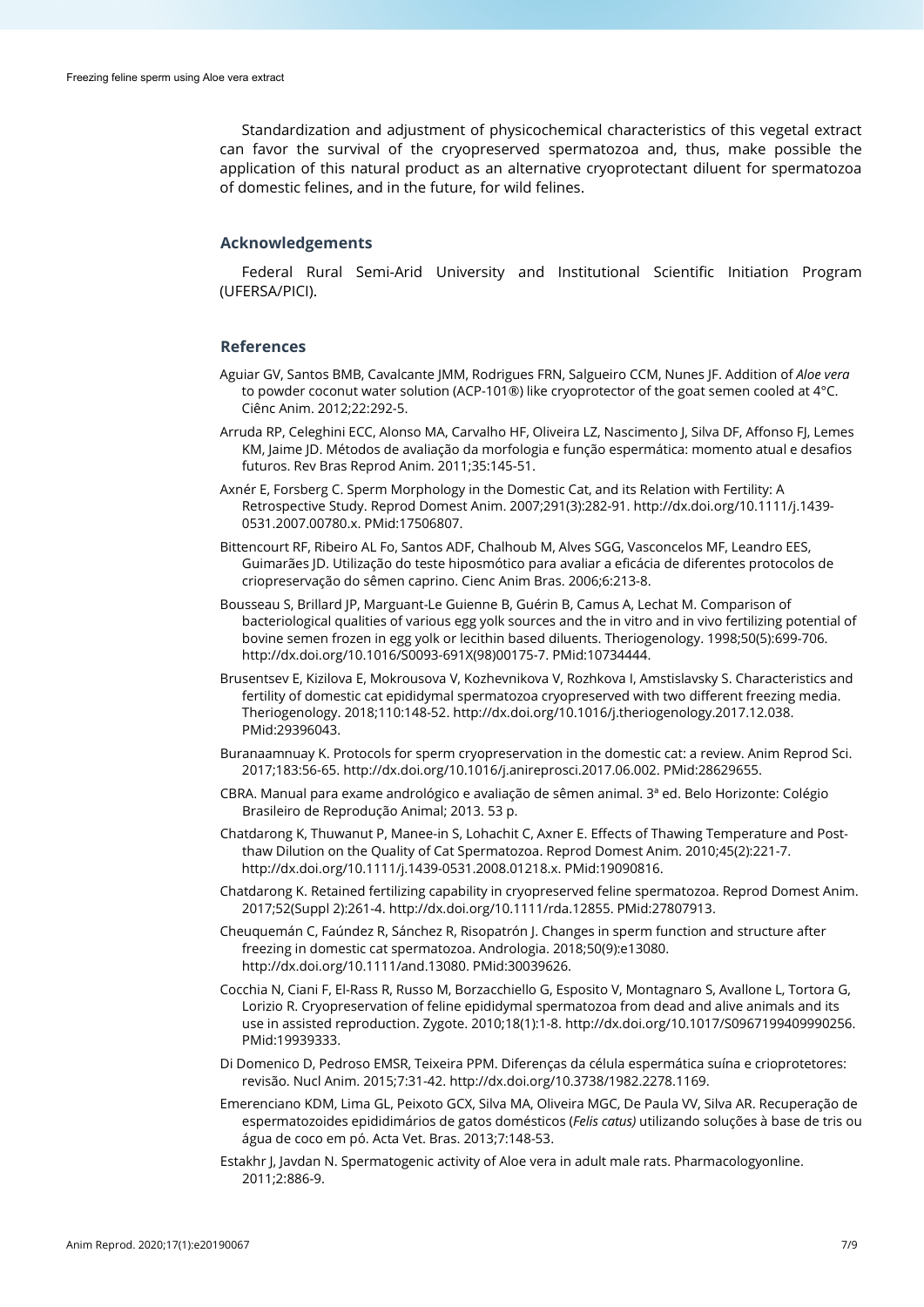- Farias CFA. Estudo da eficácia da *Aloe vera* como crioprotetor vegetal na refrigeração de espermatozoides epididimários de bovinos [trabalho de conclusão]. João Pessoa: Universidade Federal da Paraíba; 2017. Portuguese.
- Figueroa E, Valdebenito I, Farias JG. Technologies used in the study of sperm function in cryopreserved fish spermatozoa. Aquacult Res. 2016;47(6):1691-705[. http://dx.doi.org/10.1111/are.12630.](https://doi.org/10.1111/are.12630)
- Filliers M, Rijsselaere T, Bossaert P, Zambelli D, Anastasi P, Hoogewijs M, Van Soom A. *In vitro* evaluation of fresh sperm quality in tomcats: a comparison of two collection techniques. Theriogenology. 2010;74(1):31-9[. http://dx.doi.org/10.1016/j.theriogenology.2009.12.016.](https://doi.org/10.1016/j.theriogenology.2009.12.016) [PMid:20219239.](https://www.ncbi.nlm.nih.gov/entrez/query.fcgi?cmd=Retrieve&db=PubMed&list_uids=20219239&dopt=Abstract)
- Freitas VS, Rodrigues RAF, Gaspi FOG. Propriedades farmacológicas da *Aloe vera (L.)*. Burm. F. Rev. Bras. Plant. Med. 2014;16(2):299-307[. http://dx.doi.org/10.1590/S1516-05722014000200020.](https://doi.org/10.1590/S1516-05722014000200020)
- García-Vázquez FA, Gadea J, Matás C, Holt WV. Importance of sperm morphology during sperm transport and fertilization in mammals. Asian J Androl. 2016;18(6):844-50. [http://dx.doi.org/10.4103/1008-](https://doi.org/10.4103/1008-682X.186880) [682X.186880.](https://doi.org/10.4103/1008-682X.186880) [PMid:27624988.](https://www.ncbi.nlm.nih.gov/entrez/query.fcgi?cmd=Retrieve&db=PubMed&list_uids=27624988&dopt=Abstract)
- Hermansson U, Axnér E. Epididymal and ejaculated cat spermatozoa are resistant to cold shock but egg yolk promotes sperm longevity during cold storage at 4ºC. Theriogenology. 2007;67(7):1239-48. [http://dx.doi.org/10.1016/j.theriogenology.2007.01.008.](https://doi.org/10.1016/j.theriogenology.2007.01.008) [PMid:17349687.](https://www.ncbi.nlm.nih.gov/entrez/query.fcgi?cmd=Retrieve&db=PubMed&list_uids=17349687&dopt=Abstract)
- Howard J, Donoghue AM, Johnston LA, Wildt DE. Zona pellucida filtration of structurally abnormal spermatozoa and reduced fertilization in teratospermic cats. Biol Reprod. 1993;49(1):131-9. [http://dx.doi.org/10.1095/biolreprod49.1.131.](https://doi.org/10.1095/biolreprod49.1.131) [PMid:8353179.](https://www.ncbi.nlm.nih.gov/entrez/query.fcgi?cmd=Retrieve&db=PubMed&list_uids=8353179&dopt=Abstract)
- Kalthur G, Adiga SK, Upadhya D, Rao S, Kumar P. Effect of cryopreservation on sperm DNA integrity in patients with teratospermia. Fertil Steril. 2008;89(6):1723-7. [http://dx.doi.org/10.1016/j.fertnstert.2007.06.087.](https://doi.org/10.1016/j.fertnstert.2007.06.087) [PMid:17953963.](https://www.ncbi.nlm.nih.gov/entrez/query.fcgi?cmd=Retrieve&db=PubMed&list_uids=17953963&dopt=Abstract)
- Kamimura CF, Jacomini JO, Beletti ME. Alterações de cromatina em espermatozóides de ovinos e caprinos avaliadas por azul de toluidina e alaranjado de acridina. Cienc Agrotec. 2010;34(1):212-9. [http://dx.doi.org/10.1590/S1413-70542010000100027.](https://doi.org/10.1590/S1413-70542010000100027)
- Kunkitti P, Axnér E, Bergqvist AS, Sjunnesson Y. *In vitro* fertilization using frozen-thawed feline epididymal spermatozoa from corpus and cauda regions. Theriogenology. 2016;86(6):1403-8. [http://dx.doi.org/10.1016/j.theriogenology.2016.04.085.](https://doi.org/10.1016/j.theriogenology.2016.04.085) [PMid:27242180.](https://www.ncbi.nlm.nih.gov/entrez/query.fcgi?cmd=Retrieve&db=PubMed&list_uids=27242180&dopt=Abstract)
- Kunkitti P, Chatdarong K, Suwimonteerabutr J, Nedumpun T, Johannisson A, Bergqvist AS, Sjunnesson Y, Axnér E. Osmotic tolerance of feline epididymal spermatozoa. Anim Reprod Sci. 2017;185:148-53. [http://dx.doi.org/10.1016/j.anireprosci.2017.08.014.](https://doi.org/10.1016/j.anireprosci.2017.08.014) [PMid:28847638.](https://www.ncbi.nlm.nih.gov/entrez/query.fcgi?cmd=Retrieve&db=PubMed&list_uids=28847638&dopt=Abstract)
- Lima DBC, Silva TFP, Cortez AA, Pinto JN, Magalhães FF, Caldini BN, Silva LDM. Recovery of sperm after epididymal refrigeration from domestic cats using ACP-117c and Tris extenders. Arq Bras Med Vet Zootec. 2016;68(4):873-81[. http://dx.doi.org/10.1590/1678-4162-8653.](https://doi.org/10.1590/1678-4162-8653)
- Macente BI, Mansano CFM, Pereira MM, Martins MIM, Gioso MM, Savi PAP, Gutierrez RR. Congelação de espermatozoides epididimários de gatos utilizando o diluidor Botu-crio® após refrigeração por 24 h em contêiner de transporte de sêmen Botutainer®. Acta Vet. Bras. 2012;6:112-7.
- Martins MIM, Justino RC. Criopreservação espermática em felinos: estado da arte. Rev. Bras. Reprod. Anim. 2015;39:129-35.
- Melo CCS, Oliveira ÉCS, Ramos RP, Lima CF, Rodrigues AES, Guerra MMP. Renovação do diluidor Tris com gema de ovo ou *Aloe vera sp*. Na viabilidade do sêmen canino refrigerado a 5°C–resultados preliminares. Acta Vet. Bras. 2014;8:142-3.
- Müller G, Martino-Andradea AJ, Santos AS, Reghelina AL, Garcia DM, Sant'Ana GR, Spercoski KM, Meyer KB, Torres SM, Silva VA Jr, Moraisa RN. Testicular testosterone: estradiol ratio in domestic cats and its relationship to spermatogenesis and epididymal sperm morphology. Theriogenology. 2012;78(6):1224-34. [http://dx.doi.org/10.1016/j.theriogenology.2012.05.018.](https://doi.org/10.1016/j.theriogenology.2012.05.018) [PMid:22898016.](https://www.ncbi.nlm.nih.gov/entrez/query.fcgi?cmd=Retrieve&db=PubMed&list_uids=22898016&dopt=Abstract)
- Nava-Trujillo H, Hernández-Fernández A, Quintero-Moreno A. Integridad de la cromatina y forma de la cabeza del espermatozoide de toro: evaluación simultánea con la tinción de azul de toluidina. Rev. Cien. 2012;2:211-6.
- Nejatzadeh-Barandozi F. Antibacterial activities and antioxidant capacity of *Aloe vera.* Bioorg Med Chem Lett. 2013;3(1):1-8. [PMid:23870710.](https://www.ncbi.nlm.nih.gov/entrez/query.fcgi?cmd=Retrieve&db=PubMed&list_uids=23870710&dopt=Abstract)
- Penfold LM, Jost L, Evenson DP, Wildt DE. Normospermic versus teratospermic domestic cat sperm chromatin integrity evaluated by flow cytometry and intracytoplasmic sperm injection. Biol Reprod. 2003;69(5):1730-5. [http://dx.doi.org/10.1095/biolreprod.103.016089.](https://doi.org/10.1095/biolreprod.103.016089) [PMid:12890738.](https://www.ncbi.nlm.nih.gov/entrez/query.fcgi?cmd=Retrieve&db=PubMed&list_uids=12890738&dopt=Abstract)